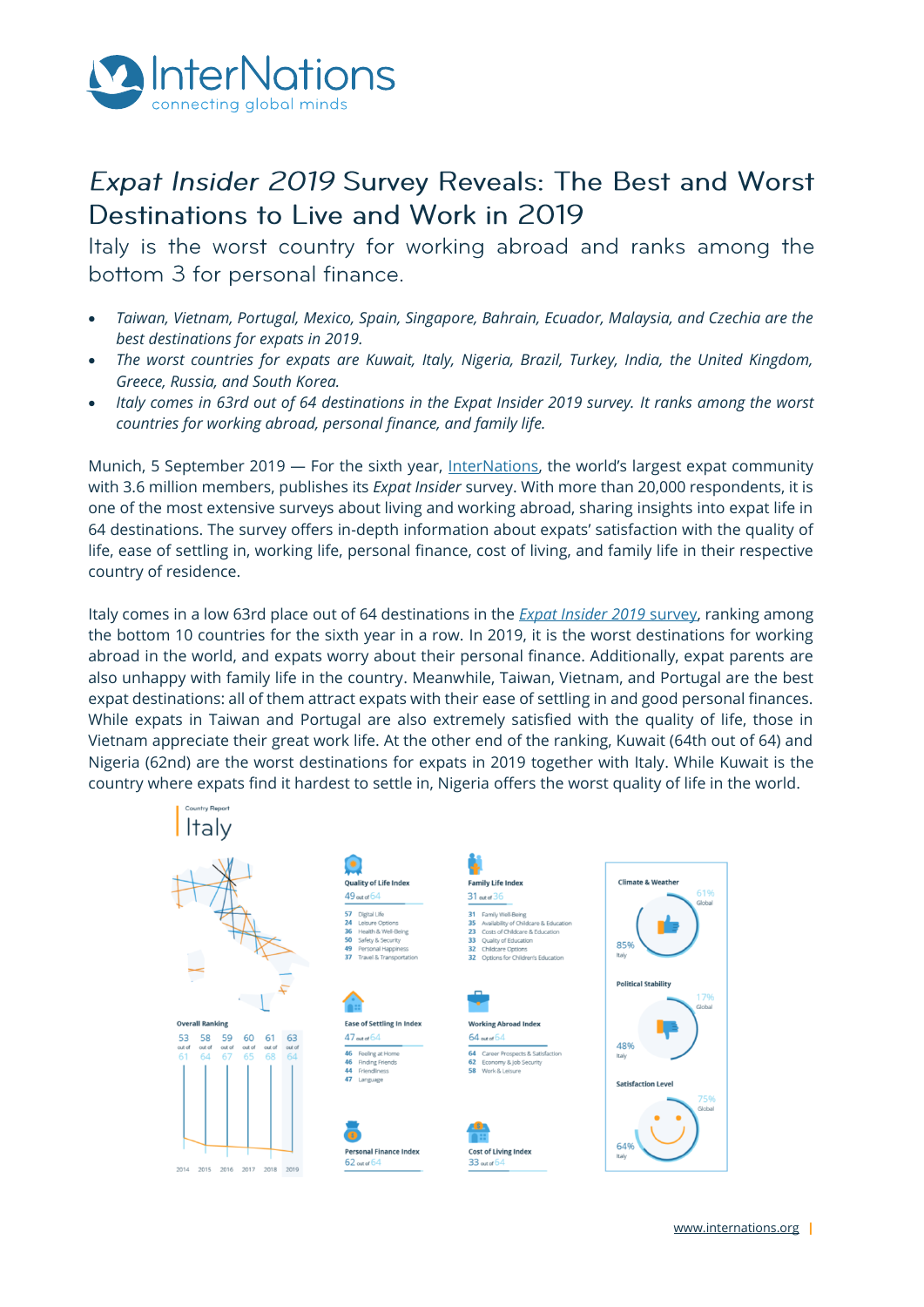

# **Expat Life in Italy**

With its "*economy in dire straits*" and "*no perspectives*", as a Russian expat describes it, Italy hits rock bottom for working abroad in 2019 (64th out of 64 countries). Less than two in five expats (16%) rate the state of Italy's economy positively (vs. 63% globally), while 39% worry about their job security (vs. 21% globally). Half of the respondents (50%) are also dissatisfied with the career prospects (vs. 24% globally), and a third (33%) are generally unhappy with their job (vs. 19% worldwide). Italy also ranks in the bottom 3 countries in the Personal Finance Index (62nd), with 33% of expats being concerned about their financial situation (vs. 18% globally). While 85% of expats appreciate the good weather and climate (vs. 61% globally), Italy still performs mediocre in terms of quality of life overall (49th) due to of its results for digital life (57th) and the country's political stability (58th). In fact, 48% of expats are unhappy with the latter factor, compared to just 17% of expats worldwide. Expats also struggle to settle down in the country (56th), and two-thirds (67%) find it hard to live there without speaking the local language (vs. 40% globally). "*People only speak Italian and are not interested in foreigners,*" says a German expat.

## Top 10 Destinations for Expats in 2019

## **1. Taiwan**

Coming 1st out of 64 countries and territories in the *Expat Insider 2019* survey, Taiwan stands out for its great quality of life (3rd place). Taiwan is rated best in the world for the affordability of healthcare, with almost nine in ten respondents (89%) satisfied with this factor (vs. 55% globally). Expats in Taiwan are also happy with the quality of medical care (92% vs. 65% globally) and their personal safety (96% vs. 81% globally). In addition to that, 78% agree that it easy to settle down there (vs. 59% globally), and 88% find the locals generally friendly (vs. 68% globally). A Canadian expat summarizes: "*I have found my home in Taiwan. On this friendly island, I have found peace, love, and health.*" Taiwan also ranks among the top 10 destinations regarding expats' personal finance (6th) and working abroad (8th). It even comes in second for career prospects, which are rated positively by 65% of respondents (vs. 55% globally). The only obstacle for expats settling in Taiwan seems to be learning the local language: more than half (52%) struggle with it (vs. 45% globally).

## **2. Vietnam**

After ranking 14th out of 68 destinations in 2018, Vietnam is voted the second-best country for expats in 2019. Expats there are particularly happy with their career prospects (68% satisfied vs. 55% globally) and their jobs in general (74% satisfied vs. 64% globally). However, Vietnam is not only the highestranking country when it comes to working abroad, it is also the best destination for personal finance (1st out of 64). In fact, 81% of expats are happy with their financial situation (vs. 64% worldwide), and 75% state that their disposable household income is more than they need to cover daily costs (vs. 49% globally). This might be partially because living in Vietnam is also considered affordable: 86% of expats rate the cost of living positively (vs. 47% globally). An Australian expat appreciates that "*it is a very inexpensive country, and the people are nice and simple*". On the other hand, Vietnam lags behind in terms of digital life (51st), as, for example, just about half the expats (52%) find it easy to pay without cash (vs. 79% globally). Another dissatisfying factor is the quality of the environment, which is rated negatively by 57% (vs. 20% globally).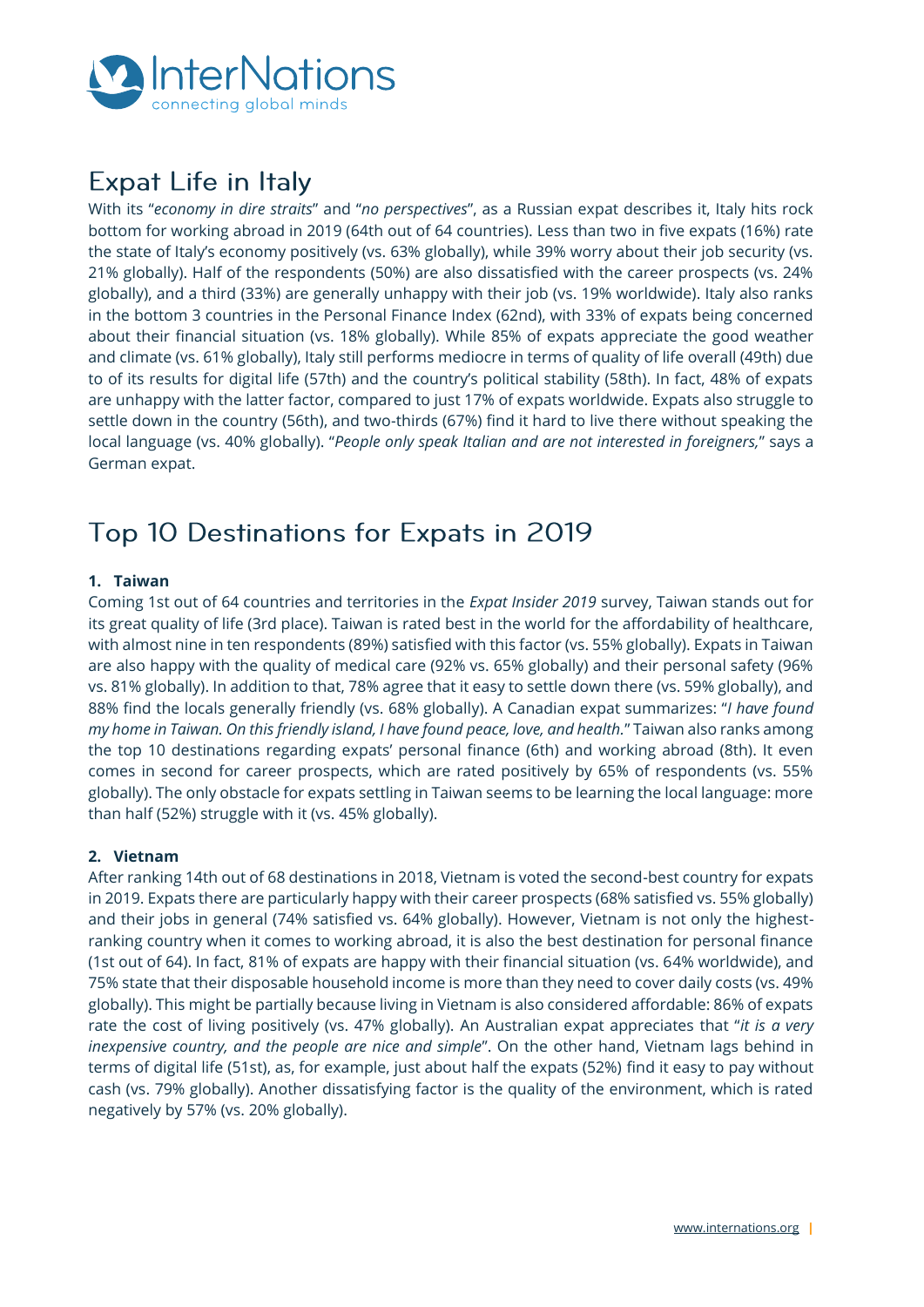

## **3. Portugal**

According to the *Expat Insider 2019* survey, Portugal offers an excellent quality of life (1st worldwide) and a "*relaxed lifestyle*", as a British expat highlights. It is one of the world's best countries for leisure options (2nd): more than four in five expats (83%) are happy with the socializing and leisure activities available to them (vs. 65% globally), and almost every expat (95%) rates the climate and weather positively (vs. 61% globally). Moreover, Portugal ranks among the top 5 expat destinations where it is easy to settle in for the third year in a row (4th in 2019). Within this index, it even comes first in the Feeling at Home subcategory, with 83% finding it easy to settle down in this country (vs. 59% globally). It may help that 91% of expats find the Portuguese generally friendly (vs. 68% globally). While Portugal also secures its spot in the top 10 countries in the Cost of Living Index (8th; 83% satisfied vs. 47% globally), it is not a top scorer when it comes to working abroad (35th). Expats are unhappy with their career prospects (50th) and their job security (47th), with only around half the respondents (46% and 51%) rating the respective factors positively (vs. 55% and 59% globally).

### **4. Mexico**

Mexico is the world's easiest country to settle in as an expat, and more than four in five expats (84%) feel at home in the local culture (vs. 60% globally). Expats do not only consider Mexicans to be very friendly (92% vs. 68% globally), they also find it easy to make friends with them (80% vs. 42% globally). Mexico also ranks first in the world for socializing and leisure activities (84% positive ratings vs. 65% globally). "*People like to ask me questions about my life,*" shares an expat from the USA, *"I do not feel alone here.*" Regarding personal finance, Mexico ranks fourth worldwide, with 78% being satisfied with their financial situation (vs. 64% globally). On the other hand, the country performs poorly in the Safety & Security subcategory (54th), with expats' personal safety being a main concern: three times the global average report negative feelings about this factor (27% vs. 9% globally). The same is true for expats raising children in Mexico: 36% are worried about their children's safety, four times the global average (9%). However, overall, Mexico has improved its performance in the Family Life Index to rank 16th out of 36 destinations in 2019. This is mainly due to better ratings for the availability of childcare and education (6th), the cost of childcare and education (12th), and the quality of education (13th).

#### **5. Spain**

In the *Expat Insider 2019* survey, Spain secures its spot among the best countries for quality of life (2nd place out of 64). Two of Spain's best features are its climate and weather as well as the availability of leisure options (1st and 2nd, respectively). Spain also performs well when it comes to health and wellbeing (3rd): more than four in five respondents (82%) find healthcare in Spain affordable (vs. 55% globally), and 86% are satisfied with the quality of medical care (vs. 65% globally). Living in Spain, however, generally seems to come with "*affordable costs*", as a Turkish expat highlights. In fact, the country ranks in ninth place in the Cost of Living Index. Moreover, Spain is a great destination for families with children, ranking 5th out of 36 destinations in the Family Life Index. It even comes in second worldwide for family's well-being, with more than nine in ten expat parents (93%) happy with the Spaniards' friendly attitude towards families with children (vs. 81% globally). These excellent results help the country compensate for its comparatively poor performance in the Working Abroad Index (37th), where the main concerns for expats seems to be their career prospects (45th) and the country's economy (43rd).

#### **6. Singapore**

Expats in Singapore continue to be very happy with their quality of life, ranking the city-state fourth in this index for the third year in a row. Almost every expat in Singapore (95%) finds it easy to get highspeed internet access at home (vs. 75% globally), ranking the city-state first in the world for this factor. Expats living in Singapore also feel well connected through transportation (98% satisfied vs. 68%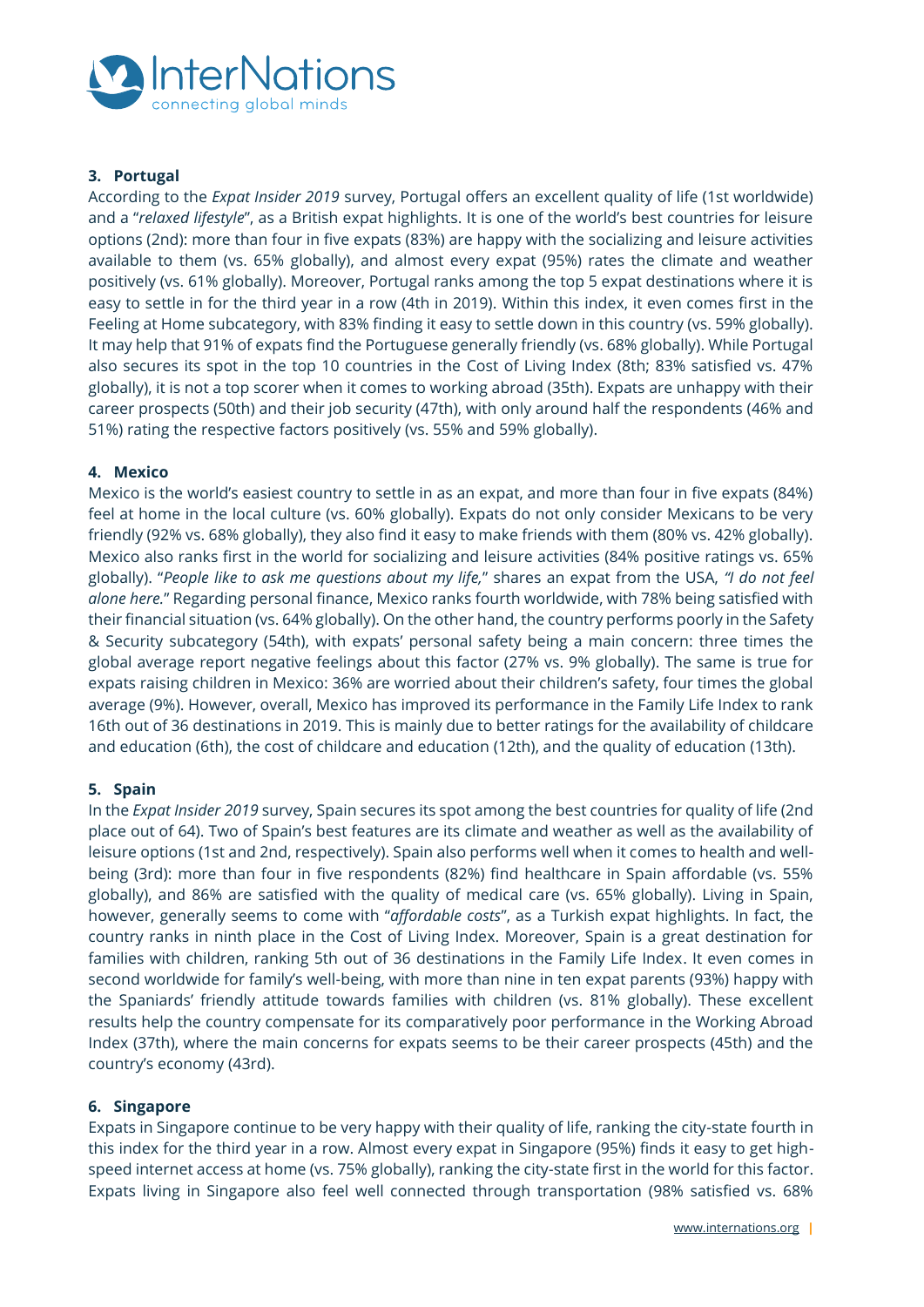

globally) and are happy with the opportunity to travel (96% vs. 82% globally). In addition, every respondent in Singapore (100%) feels safe (vs. 81% globally), making it the best country for personal safety. Looking at the Ease of Settling In Index, 82% agree that it is easy to settle down in the country (vs. 59% globally), and 78% find it easy to live there without speaking the local language (vs. 45% globally). "*English is spoken here as a universal language*," explains an expat from China. However, Singapore shows poor results when it comes to costs: it ranks among the worst countries regarding the affordability of healthcare (59th out of 64), childcare and education (28th out of 36), and cost of living in general (53rd out of 64).

### **7. Bahrain**

After a first place in the *Expat Insider* survey in 2018 and 2017, Bahrain loses six places in 2019 (7th out of 64). These results may be affected by its sudden drop of 17 places in the Working Abroad Index (from 1st to 18th). While Bahrain is still in the top 10 countries for career prospects and job satisfaction (10th), expats seem to be less satisfied with their working hours (3rd in 2018 to 27th in 2019) and their job security (5th to 19th). An Indian expat dislikes "*the economy's instability and the fact that there is no growth*". In fact, 62% are happy with the state of the economy, which is just about the global average (63%). Expat parents are also slightly less happy, ranking Bahrain 13th out of 36 countries in the Family Life Index (vs. 7th out of 50 countries in 2018). Still, more than nine in ten parents (93%) rate the friendly attitude towards families with children positively (vs. 81% globally), and expats keep having no issues with settling in in their new country (2nd): more than four in five respondents (82%) say it is easy to settle down in Bahrain (vs. 59% globally). They find it easy to make friends (68% vs. 54% globally) and to live in the country without speaking the local language (94% vs. 45% globally).

### **8. Ecuador**

Expats in Ecuador are the happiest in the world: nearly nine in ten (86%) are generally happy with their life (vs. 74% globally). "*Life is just simpler and more enjoyable*," explains an expat from the USA. Finding friends seems to particularly please expats living in Ecuador (3rd), with 73% agreeing that it is easy (vs. 54% globally). Ecuador also comes third in terms of cost of living, with 85% of respondents being satisfied with this factor (vs. 47% globally). Additionally, healthcare is considered affordable by 78% of expats (vs. 55% globally). However, two of the biggest challenges for expats in Ecuador are digital life (47th) and work (45th). The country is voted worst in the world regarding cashless payments options: more than two in five expats (43%) find it hard to pay without cash (vs. 13% globally). In terms of working abroad, Ecuador even dropped 34 places (11th in 2018), drastically losing ground in the Career Prospects & Satisfaction (5th in 2018 to 48th in 2019) and Work & Leisure (4th to 35th) subcategories. More than three in ten respondents (31%) are unhappy with their career prospects in 2019 (vs. 24% worldwide).

### **9. Malaysia**

Affording a good life in Malaysia does not seem to be hard for expats: the country comes in 7th place out of 64 countries in the Cost of Living Index, with 82% of expats rating costs positively (vs. 47% globally). As a British expat highlights, there are "*earning opportunities compared to very reasonable cost of living*". In fact, Malaysia scores another seventh place when it comes to personal finance, and 62% report that their household income is more than enough to cover daily costs (vs. 49% globally). What is more, Malaysia is one of the best countries in the Ease of Settling In Index, ranking third only after Mexico (1st) and Bahrain (2nd). Expats in the country find it easy to settle down (76% vs. 59% globally) and make new friends (64% vs. 54% globally). Maybe it helps that expats are also happy with the socializing and leisure activities available in Malaysia (8th out of 64). As a Philippine expat points out: "*There are many places to visit, and you will never run out of things to do*." However, Malaysia is an average destination for working abroad (27th), with just around half the expats (52%) being satisfied with their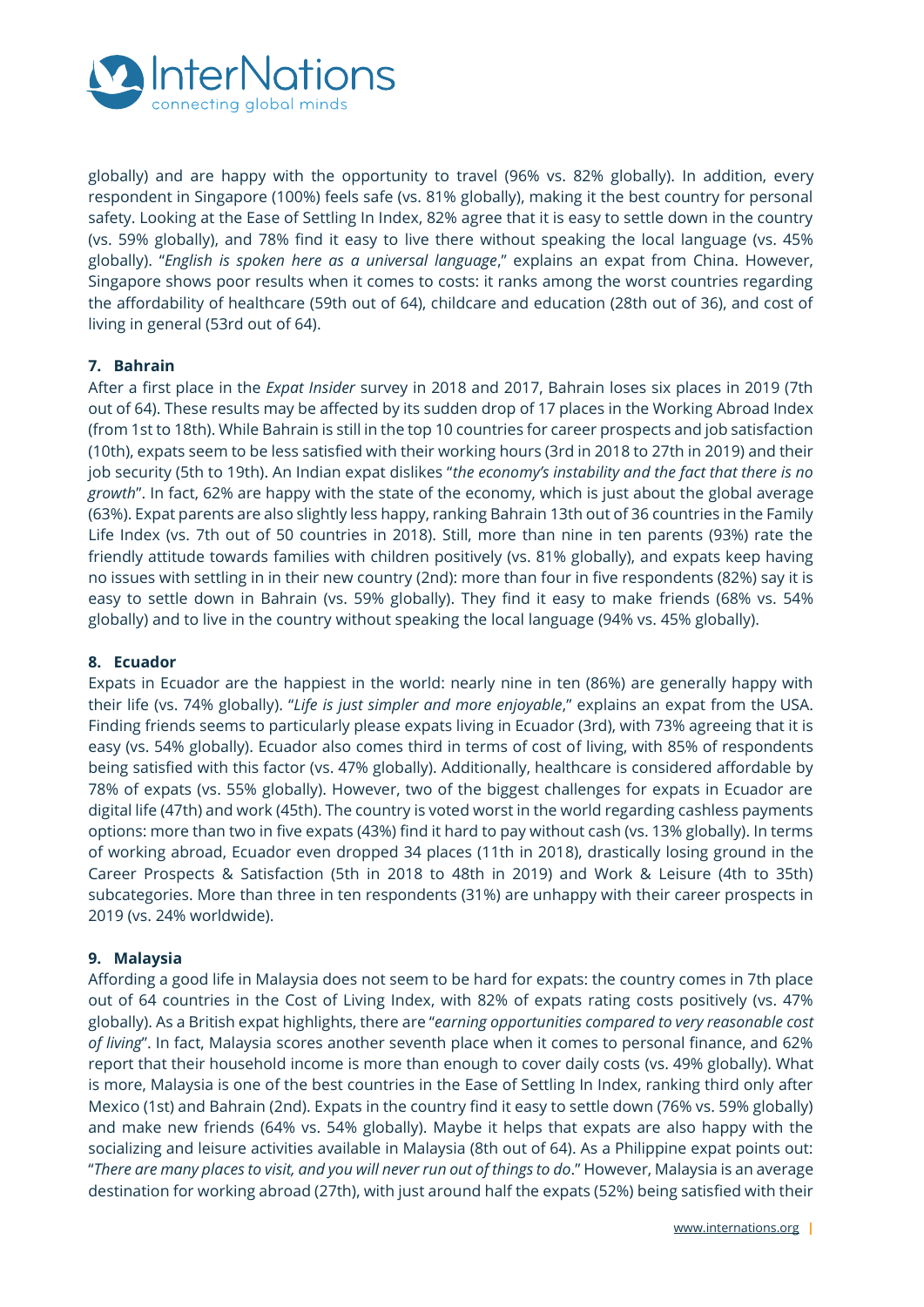

career prospects (vs. 55% worldwide).

### **10. Czechia**

Czechia ranks second in the world in the Working Abroad Index, only beaten by Vietnam. Its best results can be found in the Career Prospects & Satisfaction (2nd) and Economy & Job Security (3rd) subcategories, though it ranks in the top 10 for all factors of this index. More than four in five expats (84%) rate, for instance, the state of the economy positively (vs. 63% globally). Czechia is also a great destination for families (4th): 90% of expat parents are satisfied with their family life in general (vs. 79% globally), and 93% are particularly happy with the leisure activities available for their children (vs. 75% globally). With regard to quality of life, Czechia comes in 7th place out of 64 countries and stands out in particular for its good results in the Travel & Transportation subcategory (3rd). Nearly every expat enjoys the opportunities to travel (96% vs. 82% globally) and is satisfied with the country's transportation infrastructure (95% vs. 68% globally). A Chilean respondent also describes Czechia as an "*affordable country*", and more than three-quarters are happy with the general cost of living (76% vs. 47% globally) and the cost of healthcare (77% vs. 55% globally). On the other hand, settling in seems to be a challenge (53rd). More than a third of expats (35%) find the population generally unfriendly (vs. 16% globally), and 77% struggle to learn the local language (vs. 45% globally).

## Bottom 10 Destinations for Expats in 2019

#### **64. Kuwait**

With the exception of 2017, when it ranked second to last, Kuwait has consistently been ranked as the worst country for expats, and 2019 is no exception. It also comes in last in the world for the ease of settling in: more than half the respondents (51%) do not feel at home in the local culture (vs. 23% globally), and note quite two-thirds (63%) claim that making local friends is hard (39% worldwide). *"The locals are not friendly towards expats, and they seem to resent foreigners being here,*" states a British respondent. In fact, 53% of expats think that there is an unfriendly attitude towards foreign residents (vs. 19% globally), ranking Kuwait last in the world for this factor, too. What is more, the country offers a low quality of life (63rd), as 57% of expats are unhappy with the available leisure activities (vs. 12% globally), for example. Ranking 60th, Kuwait is also not a top scorer in terms of working abroad. In fact, two in five (40%) rate the career prospects negatively (vs. 24% globally), 36% are generally unsatisfied with their job and their work-life balance (vs. a global 19% and 21%, respectively).

**63. Italy**

### **62. Nigeria**

Ranking 62nd out of 64 countries overall, Nigeria has the world's worst quality of life for expats. It ranks last in the Travel & Transportation as well as Health & Well-Being subcategories: 61% disagree that healthcare is affordable (vs. 26% globally), and 66% say it is of low quality (vs. 18% globally). A similar share (65%) is generally unhappy with the quality of the environment (vs. 20% globally). In the Safety & Security subcategory (62nd), Nigeria shows poor results, too: more than half the expats (51%) do not feel safe in the country (vs. 9% globally), and 58% worry about the political stability (vs. 17% globally). As a Hungarian expat puts it: "*We are not really free to walk everywhere, there is not much to do, and there is always a possibility of danger*." Nigeria shows mixed results in the Ease of Settling In Index (31st): while it ranks among the bottom 10 countries in the Feeling at Home subcategory (55th), it is among the top 10 destinations in the Language subcategory (10th). The same is true when it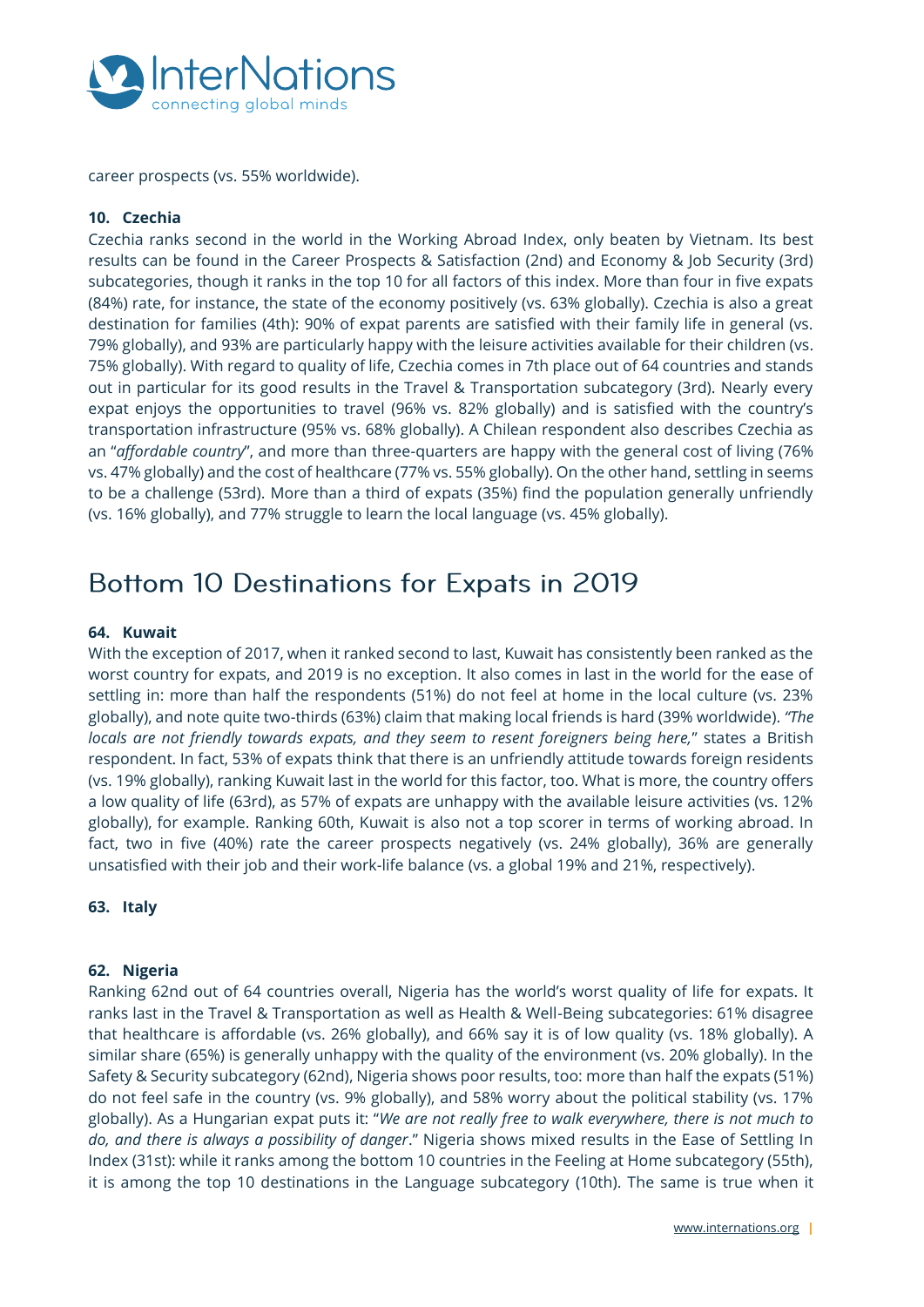

comes to working in Nigeria: its 16th place for career prospects and satisfaction stands in sharp contrast to its 57th rank for economy and job security.

#### **61. Brazil**

In the *Expat Insider 2019* survey, Brazil comes in last worldwide in the Safety & Security subcategory: 41% do not find the country peaceful (vs. 10% globally), 61% do not feel safe (vs. 9% globally), and 53% are dissatisfied with the political stability (vs. 17% globally). An expat from New Zealand describes having the "*underlying feeling of people always living in fear*" in Brazil. While Brazilians seem to be very friendly towards families with children (13th out of 36 countries), Brazil still comes in second to last in the Family Life Index overall (35th), only ahead of Turkey. It is rated the worst destination for family well-being, with more than half the expat parents (54%) concerned about their children's safety (vs. 9% globally). The quality of education is also rated negatively by 38%, more than double the global average (16%). While Brazil also ranks low for working abroad (58th out of 64), it comes in 37th place for the ease of settling in. More than four in five expats (83%) find the Brazilians friendly (vs. 68% globally), though nearly three-quarters (74%) disagree that it is easy to live in the country without speaking the local language (vs. 40% globally).

#### **60. Turkey**

Turkey is the worst country in the world for expat families (36th out of 36): close to two in five expat parents (39%) are dissatisfied with the options for children's education (vs. 17% globally), and 38% rate the quality of education negatively (vs. 16% worldwide). Turkey is also rated the worst country for children's general well-being, with 20% of expat parents rating this factor negatively (vs. 8% globally). Expats' working life does not look much brighter in Turkey (62nd), with nearly a third of expats (32%) unsatisfied with their job (vs. 19% globally). In addition to low career prospects (60th) and lacking job security (59th), working hours seem to be a main concern (64th). Expats in a full-time position in Turkey work an average of 44.8 hours per week, not quite an hour longer than the global average (43.9), and 39% are unsatisfied with their hours (vs. 19% globally). As an Albanian expat points out: "*Salaries are low, there is no time for myself, and I am always working.*" What is more, Turkey comes in 56th out of 64 countries in the Safety & Security subcategory, with 47% worrying about the country's political stability (vs. 17% globally).

#### **59. India**

Coming in 62nd out of 64 countries in the Quality of Life Index, India especially lags behind digitally (62nd): expats for example struggle with getting a local mobile phone number (38% negative answers vs. 7% globally) and with accessing administrative and government services online (53% vs. 26% worldwide). India also ranks among the worst countries in terms of safety and security (60th). In fact, more than two in five respondents (44%) find the country not peaceful (vs. 10% globally), 27% do not feel safe (vs. 9% globally), and 32% are concerned about the political stability (vs. 17% globally). "*I do not like that I always have to keep my guard up,"* describes an expat from the USA, *"as a female, I do not feel safe.*" What is more, India is the world's worst country in terms of quality of environment for the second year in a row. Working in India does not seem to be easy for expats either, especially due to above-average working hours for full-timers (47.7 hours per week vs. 43.9 globally). However, for 63%, their disposable household income is at least more than they need to cover daily costs (vs. 49% globally). In general, life in India is considered affordable by 69% of expats (vs. 47% globally).

#### **58. The United Kingdom**

The UK ranks 58th out of 64 countries in the *Expat Insider 2019* survey admit ongoing Brexit uncertainty: it has fallen 14 places in terms of political stability, now ranking among the ten worst countries in the world for this factor (57th). Over two in five expats (42%) rate the political stability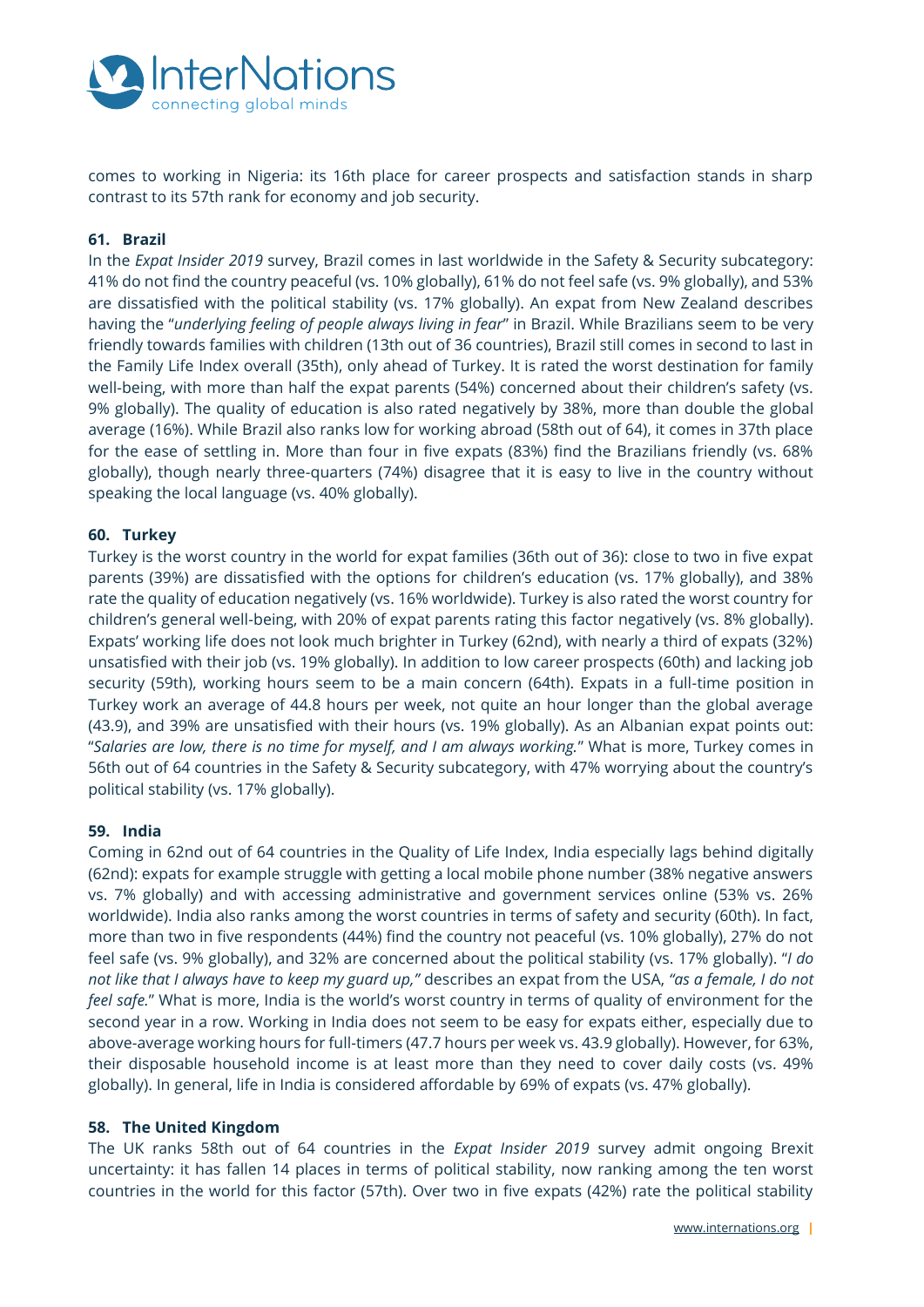

negatively (vs. 17% globally). As one German expat puts it: *"Brexit makes our future uncertain."* In addition, the UK receives its worst ratings ever in all subcategories of the Working Abroad Index: it ranks 45th for economy and job security, which is 29 places lower than in the *Expat Insider 2016* survey before the Brexit referendum (16th out of 67). In 2019, nearly one-quarter of expats in the UK (23%) are unhappy with the state of the economy (vs. 8% negative ratings in 2016), 21% are unsatisfied with their career prospects (vs. 12% in 2016), and 23% worry about their job security (vs. 17% in 2016). Expats also struggle to settle in, with the UK ranking 45th in the Ease of Settling In Index. Nearly three in ten expats (28%) say that Brits are *un*friendly towards foreign residents (vs. 19% globally). It might be no surprise then that the UK ranks third from the bottom for personal happiness (62nd), only ahead of Denmark (63rd) and Kuwait (64%). Just 66% of expats are generally happy with their life in the UK (vs. 74% worldwide).

### **57. Greece**

Ranking last in the world in the Personal Finance Index for the sixth year running, 39% of expats in Greece worry about their financial situation (vs. 18% globally), and 42% say that their household income is not enough to cover daily costs (vs. 23% globally). A British expat explains that *"no matter how much money you make, it is not enough"*. In terms of working abroad, Greece comes second to last worldwide (63rd) and shows poor results across all factors of the index. More than two in five expats (42%) are unhappy with their career prospects (vs. 24% globally) and job security (vs. 21% globally), respectively, and two-thirds (67%) rate the state of the Greek economy negatively (vs. 18% globally). While Greece achieves a mediocre 38th place out of 64 countries in the Quality of Life Index, more than one-third of expats (36%) are unhappy with the political stability (vs. 17% worldwide). On the bright side, expats enjoy the Mediterranean climate in Greece (2nd in the world) and the available leisure activities (18th). What's more, close to three-quarters (74%) still find it easy to feel at home in the local culture (vs. 60% globally), and 66% have no issues with making local friends (vs. 42% globally).

### **56. Russia**

Russia ranks 50th out of 64 countries in the Quality of Life Index, with expats there struggling with the weather and climate (54% unhappy vs. 21% worldwide) and the restricted access to online services (24% unhappy vs. 9% globally), among other things. Russia also ranks last in the Language subcategory of the Ease of Settling In Index, as 75% find it hard to learn the language (vs. 45% globally), and 77% say it is hard to live in the country without speaking Russian (vs. 40% globally). This is just one of the reasons why Russia ranks a poor 56th place in the Ease of Settling In Index: more than a third of respondents (34%) also find it hard to settle down in the country (vs. 23% globally). Expat parents show discontent, too, when it comes to family life in Russia (28th out of 36 countries): 18% rate their children's safety negatively (vs. 9% globally), and 23% are unhappy with children's health (vs. 10% globally). Russia can show improved results in the Career Prospects & Satisfaction subcategory (56th in 2018 to 40th in 2019), with just a quarter of expats (25%) rating their career prospects negatively in 2019, compared to a third (33%) in 2018. However, expats are still unhappy with their work-life balance (32% negative ratings vs. 21% worldwide) and the state of the economy (39% vs. 18% globally).

#### **55. South Korea**

Settling down is a real challenge for expats in South Korea: 41% find it hard (vs. 23% globally), and 37% struggle to get used to the local cultures (vs. 20% globally). What is more, South Korea dropped eleven positions in the Working Abroad Index since 2018, ranking 51st out of 64 countries in 2019. It even comes last worldwide in the Work & Leisure subcategory, with 37% of expats rating their worklife balance negatively (vs. 21% globally). In the Quality of Life Index, South Korea also experiences a significant drop, losing 14 places (23rd in 2018 to 37th in 2019). Expats are dissatisfied with the quality of the environment (69% negative ratings vs. 20% globally) — a South African expat points out the